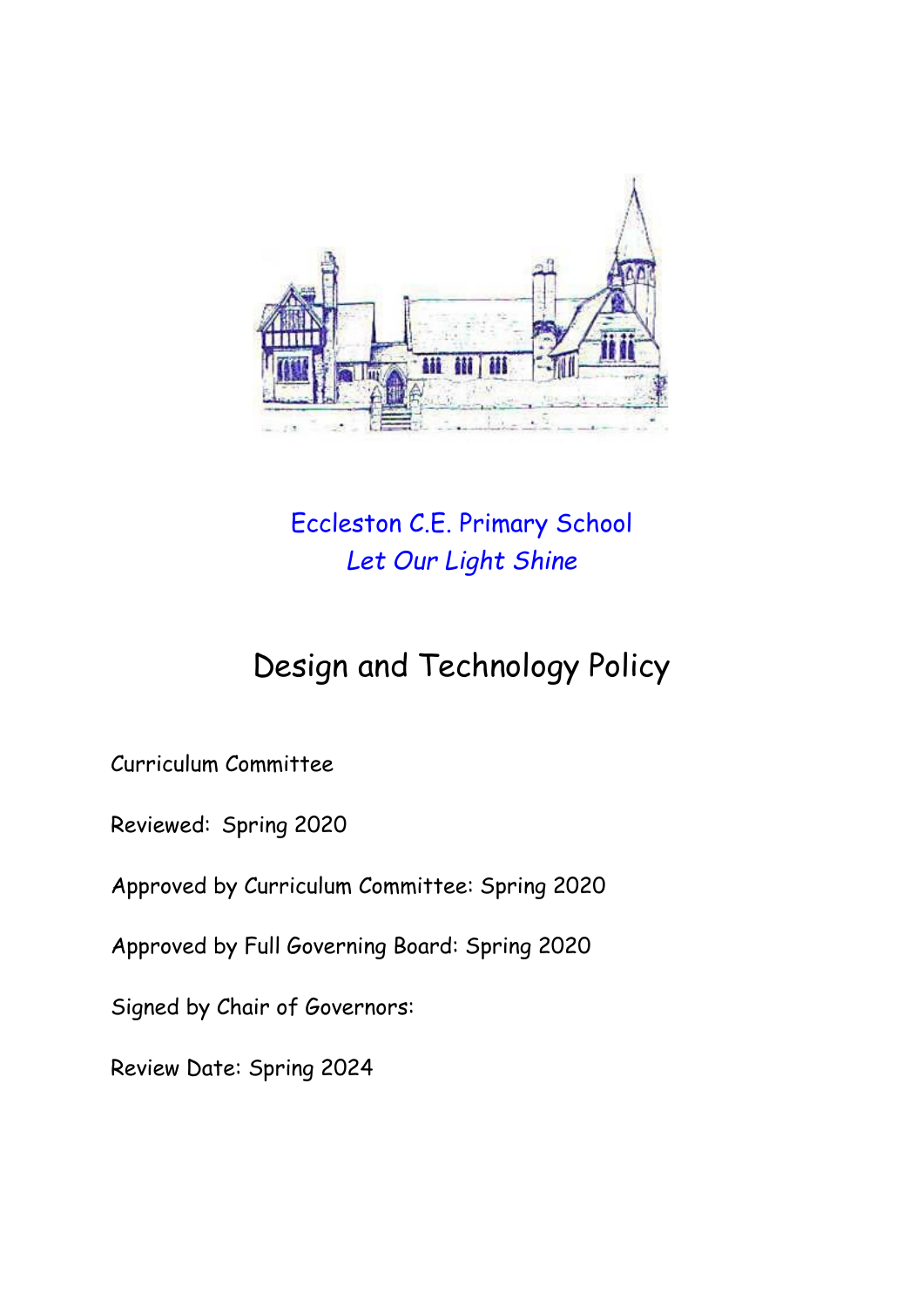#### **Introduction**

Design and Technology at Eccleston prepares children to take part in the development of tomorrow's rapidly changing world. The teaching and learning of Design and Technology allows the children to become creative problems solvers, as individuals and as part of a team. The children investigate needs, wants and opportunities and respond to them by developing a range of ideas and making products and systems, before then evaluating their work. All children at Eccleston CE Primary School have access to a challenging, broad and balanced D&T curriculum regardless of gender, race, cultural or social background, special educational needs or being more able learners.

#### **Intent**

Through Design and Technology colleagues intend to provide a range of experiences relevant to the children, in order to develop the skills and understanding of the rapidly changing modern world. We do this by:

- Providing all children with equal access and opportunity.
- Encouraging an understanding of technology in our everyday lives.
- Instilling good health and safety habits and attitudes.
- Ensuring progression, considering the needs of all children.
- Enabling the children to see D&T as a whole process.
- Encouraging logical and creative thinking, problem solving skills and strategies and building upon practical skills.
- Providing opportunities for social skills development, through group work and co-operation.

#### **Implementation**

Pupils at Eccleston are encouraged to think imaginatively and to talk about their likes and dislikes when designing and making. They think about what products are used for and the needs of the people who use them. They then plan what has to be done, identifying what works well and hat can be improved in both their own designs and those of others. The children explore how familiar things work and talk about, draw and model their ideas. They learn how to design and make safely. Children may work independently, in pairs or in small groups.

Design and Technology is taught in three parts:

1. Disassembly and investigation